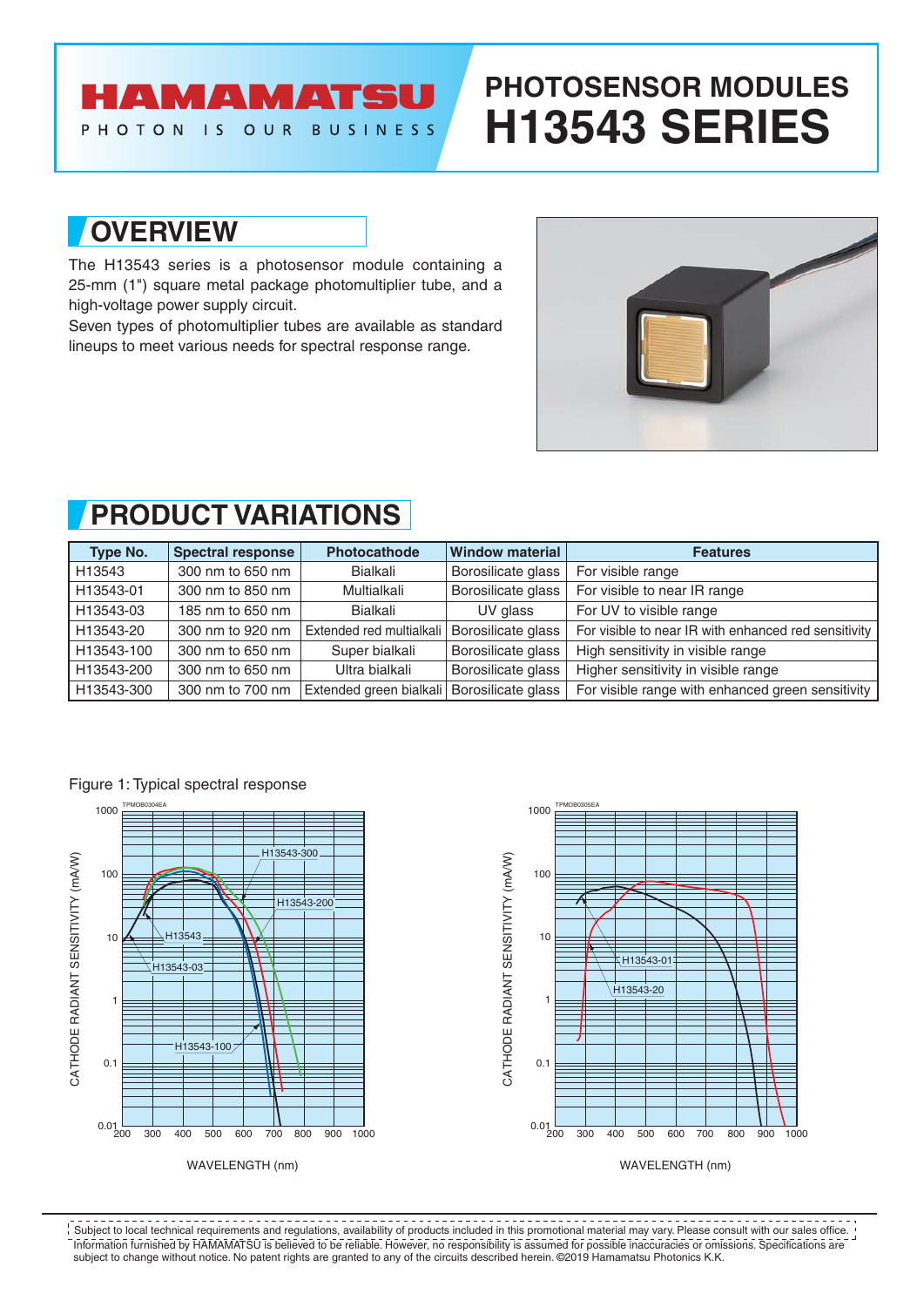Figure 2: Schematic diagram



TPMOC0273EA

### **SPECIFICATIONS**

|                                                 | UI LUII IUAI IUITU               |               |                                             |                     |                     |                     |                               |                     |                          | (at $+25$ °C) |
|-------------------------------------------------|----------------------------------|---------------|---------------------------------------------|---------------------|---------------------|---------------------|-------------------------------|---------------------|--------------------------|---------------|
|                                                 | <b>Parameter</b>                 | H13543 series |                                             |                     |                     |                     |                               |                     |                          |               |
| <b>Suffix</b>                                   |                                  |               | none                                        | $-01$               | $-03$               | $-20$               | $-100$                        | $-200$              | $-300$                   |               |
| Input voltage                                   |                                  |               | $+4.5$ to $+5.5$                            |                     |                     |                     |                               |                     |                          |               |
| Max. input voltage                              |                                  |               | $+6.0$                                      |                     |                     |                     |                               |                     |                          |               |
| Max. input current *1                           |                                  |               | 5 (Dark condition)                          |                     |                     |                     |                               |                     |                          |               |
| Max. average output signal current *2           |                                  |               | 100                                         |                     |                     |                     |                               |                     |                          |               |
| Max. control voltage                            |                                  |               | +0.9 (Input impedance 1 $M\Omega$ )         |                     |                     |                     |                               |                     |                          |               |
| Recommended control voltage<br>adjustment range |                                  |               | +0.4 to +0.8 (Input impedance 1 $M\Omega$ ) |                     |                     |                     |                               |                     |                          |               |
| Effective area $(X \times Y)$                   |                                  |               | $18 \times 18$                              |                     |                     |                     |                               |                     |                          | mm            |
| Peak sensitivity wavelength                     |                                  |               | 420                                         | 400                 | 420                 | 530                 | 400                           | 400                 | 420                      | nm            |
| Cathode                                         | Luminous sensitivity             | Min.          | 60                                          | 150                 | 60                  | 350                 | 90                            | 110                 | 120                      | uA/lm         |
|                                                 |                                  | Typ.          | 80                                          | 200                 | 80                  | 500                 | 105                           | 135                 | 160                      |               |
|                                                 | Blue sensitivity index (CS 5-58) | Typ.          | 9.5                                         |                     | 9.5                 |                     | 13.5                          | 15.5                | 14                       |               |
|                                                 | Red/White ratio                  | Typ.          |                                             | 0.2                 |                     | 0.4                 | $\overbrace{\phantom{12333}}$ |                     | $\overline{\phantom{0}}$ |               |
|                                                 | Radiant sensitivity *3           | Typ.          | 80                                          | 65                  | 80                  | 78                  | 110                           | 130                 | 125                      | mA/W          |
|                                                 | Luminous sensitivity *2          | Min.          | 40                                          | 50                  | 40                  | 100                 | 50                            | 50                  | 80                       | A/m           |
|                                                 |                                  | Typ.          | 160                                         | 400                 | 160                 | 1000                | 105                           | 135                 | 320                      |               |
| Anode                                           | Radiant sensitivity *2 *3        | Typ.          | $1.6 \times 10^{5}$                         | $1.3 \times 10^{5}$ | $1.6 \times 10^{5}$ | $1.6 \times 10^{5}$ | $1.1 \times 10^{5}$           | $1.3 \times 10^{5}$ | $2.5 \times 10^{5}$      | A/W           |
|                                                 | Dark current *2 *4               | Typ.          | $\mathcal{P}$                               | 10                  | $\mathcal{P}$       | 20                  | $\mathcal{P}$                 | $\mathcal{P}$       | 2                        | nA            |
|                                                 |                                  | Max.          | 20                                          | 50                  | 20                  | 50                  | 20                            | 20                  | 20                       |               |
| Rise time *2                                    |                                  |               | 1.6                                         |                     |                     |                     |                               |                     |                          |               |
| Max.<br>Ripple noise *2 *5 (peak to peak)       |                                  | 0.5           |                                             |                     |                     |                     |                               |                     |                          |               |
| Settling time *6<br>Max.                        |                                  | 10            |                                             |                     |                     |                     |                               |                     |                          |               |
| Operating ambient temperature *7                |                                  |               | $+5$ to $+50$                               |                     |                     |                     |                               |                     |                          |               |
| Storage temperature *7                          |                                  |               | $-20$ to $+50$                              |                     |                     |                     |                               |                     |                          | $^{\circ}$ C  |
| Weight                                          |                                  |               | 110                                         |                     |                     |                     |                               |                     |                          | g             |

\*1: At +5 V input voltage, +0.8 V control voltage, and output current equal to dark current

\*2: Control voltage = +0.8 V

\*3: Measured at the peak sensitivity wavelength

\*4: After 30 minutes storage in darkness

\*5: Cable RG-174/U, Cable length 450 mm, Load resistance = 1 MΩ, Load capacitance = 22 pF

\*6: The time required for the output to reach a stable level following a change in the control voltage from +0.8 V to +0.5 V.

\*7: No condensation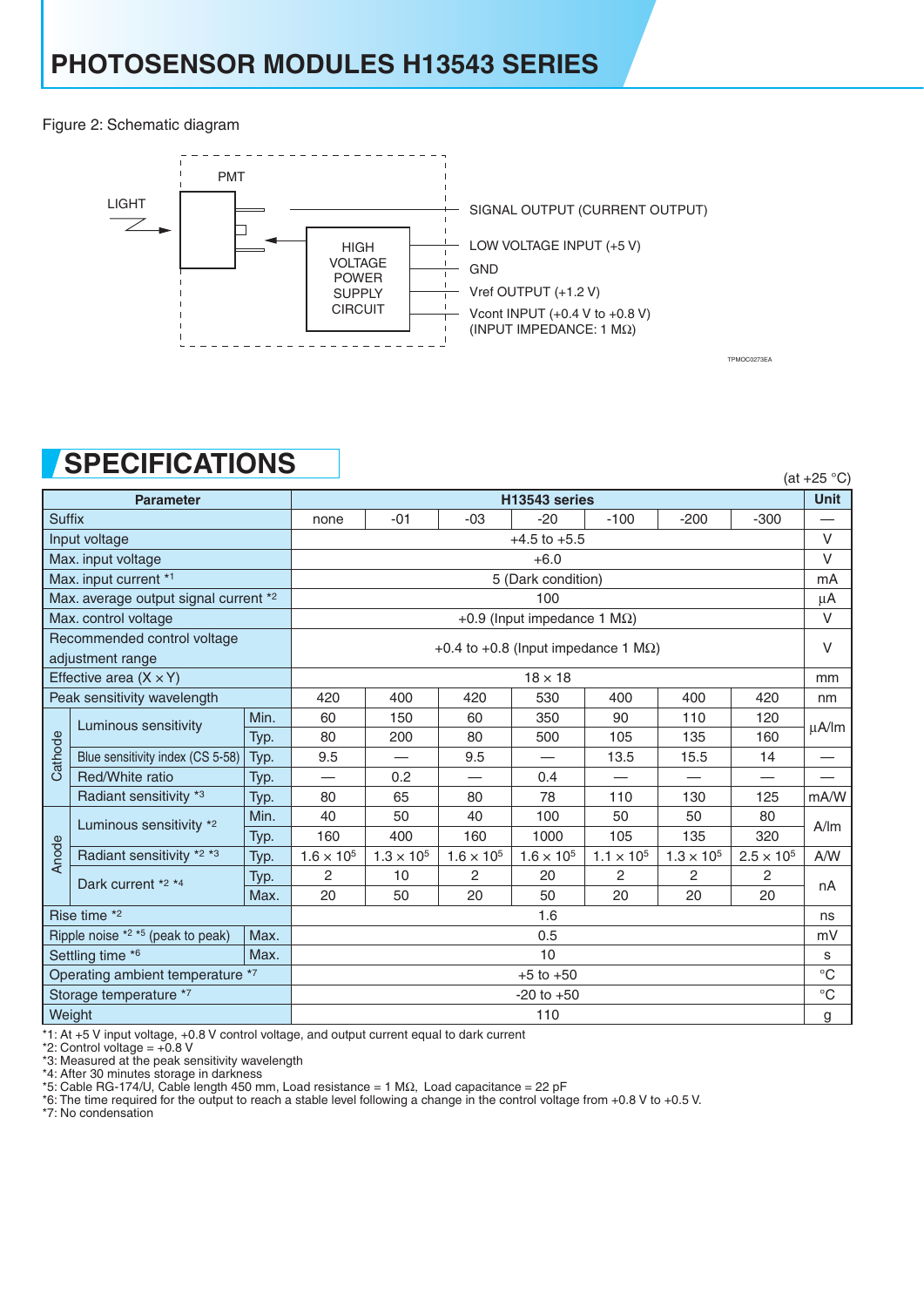

#### Figure 3: Sensitivity adjustment method Figure 4: Typical gain



Figure 5: Typical output current vs. input current







OUTPUT CURRENT (µA)



#### Figure 6: Typical ripple noise

RIPPLE NOISE (1 mV/div.)

RIPPLE NOISE (1 mV/div.)



2 (µs/div.)

#### Figure 8: Typical pulse linearity



OUTPUT CURRENT (mA)